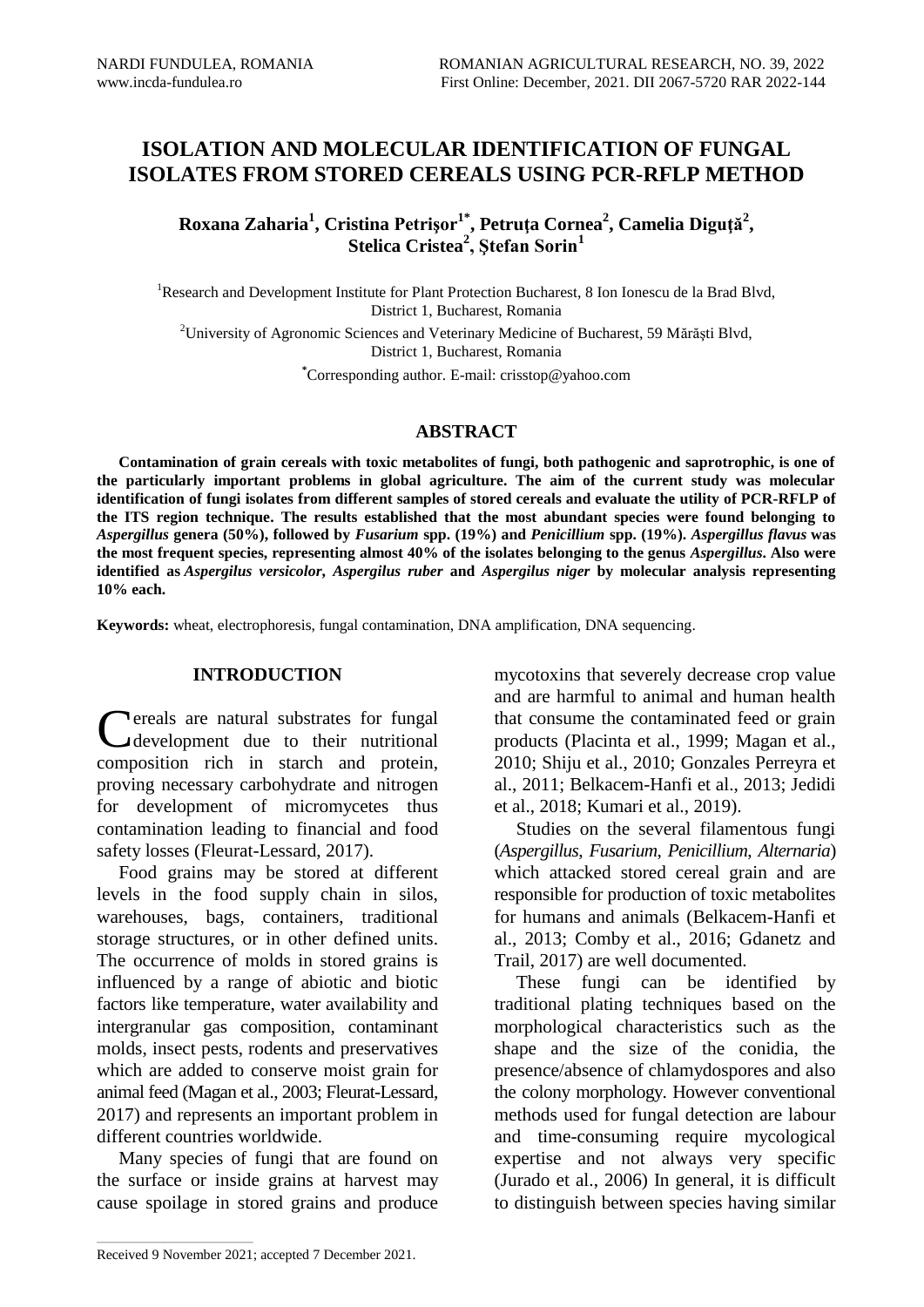morphological characteristics, particularly when using traditional methods.

Thus the molecular approaches have been developed for toxigenic fungi studies like polymerase chain reaction (PCR) techniques which are rapid, sensitive, specific and reliable diagnosis methods in species identification without additional confirmation steps (Nicholson et al., 1998; Jurado et al., 2006; Suanthie et al., 2009; Datta et al., 2011; Atoui et al., 2011; Kumari et al., 2016; Sadhasivam et al., 2017; Jayachandran et al., 2019).

However, a widely used method is PCR-RFLP a powerful technique generally used for microbial identification and classification even at species level, by which PCR amplification of a target region is performed, followed by digestion of the fragment amplified with restriction enzymes. Separation of the obtained fragments is performed by electrophoresis to visualize the differences between the restrictions profiles obtained.

This technique was used for the rapid identification of the large number of fungi (Somashekar et al., 2004; Dupont et al., 2006; Llorens et al., 2006; González-Salgado et al., 2009; Diguță et al., 2011; Kizis et al., 2014; Ahmad et al., 2014; Kachuei et al., 2015). No studies have been reported in Romania on the use of the PCR-RFLP method for identification of fungitoxic species from stored grains.

The studies of the Romanian authors were focused on the analysis of the cereals mycoflora (Tabuc et al., 2009; Cornea et al., 2013; Misca et al., 2014; Dudoiu et al., 2016; Stanciu et al., 2017) and their content of mycotoxins (Placinta et al.,1999; Alexa et al., 2013; Misca et al., 2014; Bozac et al., 2016; Gagiu et al., 2018).

In light of these informations, the objective of present study was to examine the fungal contamination of different stored wheat samples using molecular tests species specific RFLP-PCR assays.

### **MATERIAL AND METHODS**

Two hundred samples of contaminated wheat were collected from different grain

warehouse located in different areas of Păulești, Prahova County in the years 2015-2017. From each warehouse a sample of 1 kg was collected from the front, from the center and from different points in the horizontal depth of the grain mass and also in the area close to the walls of the warehouse.

The water content of cereal seeds varied between 10-14%. The collected samples were kept in sterile plastic bags during transport and 100 g of each sample was frozen in liquid nitrogen, lyophilized and ground in a fine puberty. The samples were kept at 4°C until analysis.

### **1. Fungal DNA extraction**

The fungal isolates were grown in PDB (Potato Dextrose Broth, VWR Chemicals) liquid medium, at a temperature between 28-30°C, for 96 hours. The fungal biomass was treated with liquid nitrogen in order to break down the cell wall. Subsequently, the fungal suspension obtained was centrifuged at 10.000 rpm for 10 minutes, thus resulting a sediment of approximately 100-150 mg. The obtained sediment was used as a base for fungal DNA extraction using the ZR Fungal/Bacterial MiniPrep kit (Zymo Research, USA).

Following the protocol, 750 μl of lysis solution was added to the fungal sediment and the obtained mixture was vortexed at maximum speed for 5 minutes. The obtained suspension was centrifuged at 10.000 x g for 1 minute; The binding buffer (Fungal/ Bacterial DNA Binding Buffer) - supplemented with  $0.05\%$  beta-mercaptoethanol  $(v/v)$  was added to the filtered suspension; the resulting mixture was centrifuged at 10000xg for 1 minute. A pre-wash buffer (DNA Pre-Wash buffer) was added and a new centrifugation was performed. Next, wash buffer (Fungal/Bacterial DNA Wash Buffer) was added to the supernatant and again the mixture was centrifuged 10000xg for 1 minute. In the final step, the DNA was resuspended in 75 μl of DNA elution buffer.

### **2. DNA amplification and sequencing**

| RFLP-PCR-ITS specific assays were |       |                  |        |
|-----------------------------------|-------|------------------|--------|
| performed                         | using | ITS <sub>1</sub> | $(5'-$ |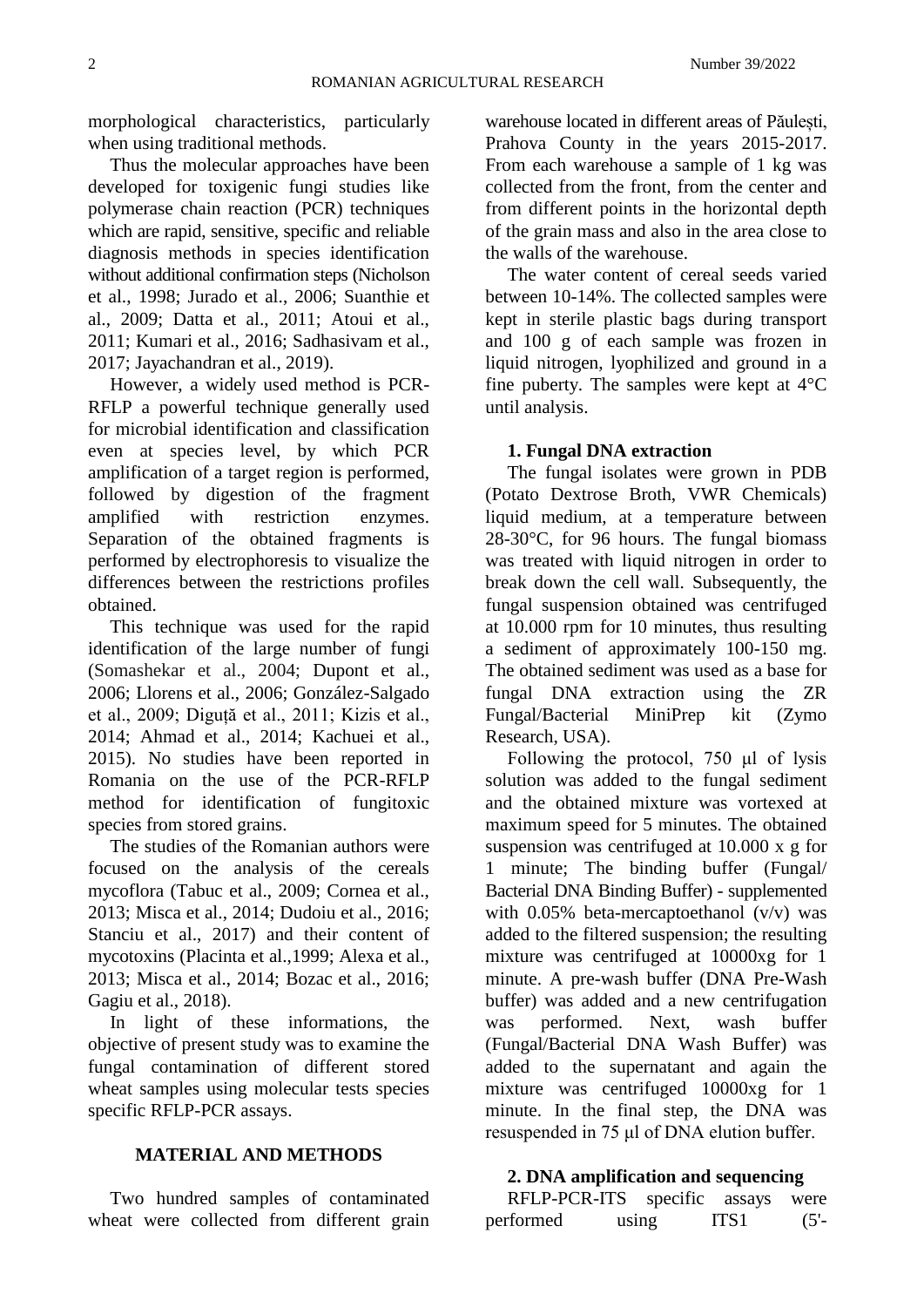# TCCGTAGGTGAACCTGCGG-3') and ITS4 (5'-TCCTCCGCTTATTGATATGC-3')

amplification primers, retained to amplify the 5.8S-ITS region.

PCR amplification reactions were performed in a final volume of 50 µl containing 10X DreamTaq Green Buffer (containing 20 mM  $MgCl<sub>2</sub>$ ), 100-150 ng/DNA, 10 mM dNTP, 10 µM from each primer and DNA polymerase 5 U/µL. The reaction mixture was vortexed and then subjected to PCR reaction.

PCR amplification was performed in a thermal cycler (Multi Gene, Labnet), the reaction mixture being subjected to several thermocycles with the following profile: 1 cycle representing the initial denaturation (3 minutes at 94°C), 35 cycles consisting of denaturation (1.5 minutes at 94°C), hybridization (1.5 minutes at 55.5°C) and elongation (2 minutes at 72°C), followed by 1 cycle for final elongation (10 minutes at 72 $\degree$ C) and then the final cycle at 40 $\degree$ C.

Regarding the digestion of PCR products of the fungal isolates obtained it was performed using the following restriction enzymes (Thermo Fisher Scientific):

| Cfr9I:         | HaeIII:                              | Hint1:                          | MseI:               | SduI:                                      |
|----------------|--------------------------------------|---------------------------------|---------------------|--------------------------------------------|
| 5'C^CCGGG3'    | $5^{\circ}$ GG $\circ$ CC3           | $5^{\circ}$ $G^{\wedge}$ ANTC3' | $5'T^{\wedge}TAA3'$ | $5^{\circ}$ GdGCh $^{\circ}$ C3 $^{\circ}$ |
| $3'$ GGGCC^C5' | $3^{\circ}$ $CC^{\circ}GG.5^{\circ}$ | 3'CTNA'G5'                      | $3'AAT^{\wedge}T5'$ | $3'C^{\wedge}hCGdG5'$                      |

The reaction mixture consists of PCR product, phosphate buffer, nuclease-free water and restriction enzymes. The enzymatic digestion was performed on a water bath during 4 hours at 37°C for SduI, HinfI; HaeIII; Cfr9I and at 65<sup>o</sup>C for the enzyme MseI.

# **3. DNA electrophoresis**

The quality of the isolated fungal DNA was verified using agarose gel electrophoresis. The samples were loaded into a 2% agarose gel prepared in 1X TBE buffer (Tris-Borate-EDTA) containing 10 mg/mL ethidium bromide. 8 μl of PCR product, respectively 10 -15 μl of restriction product were charged and the electrophoresis was performed using 1X TBE buffer at 90 V, for 1 hour until the front of the blue bromophenol dye migrated near the end of the gel. The molecular standard used was DNA Ladder 100 bp (GeneRuler 100bp Plus DNA Ladder, Thermo Scientific, USA).

Subsequently, PCR and restriction products were visualized using a UV transilluminator

(GelDoc-IT Imaging Systems) by exposing ethidium bromide to UV light  $(\lambda=250-310 \text{ nm})$ . The dimensions of the PCR products and the restriction fragments obtained were estimated by comparison with a standard length of DNA (GeneRuler 100bp DNA Ladder, Thermo Fisher Scientific). The analysis of the obtained restriction profiles was performed by comparing with the restriction profiles (theoretically obtained using the program http://biotools.umassmed.edu/tacg4/) the sequences already existing in the National Center for Biotechnology Information database (https:/[/www.ncbi.nlm.nih.gov/](http://www.ncbi.nlm.nih.gov/) nuccore/).

# **RESULTS AND DISCUSSION**

The initially performed morphological analysis (macroscopic and microscopic) on the 16 studied fungal isolates showed that the mycotoxigenic microflora detected on stored cereals is dominated by three important genera: *Aspergillus*, *Fusarium*, *Penicillium* (Figure 1).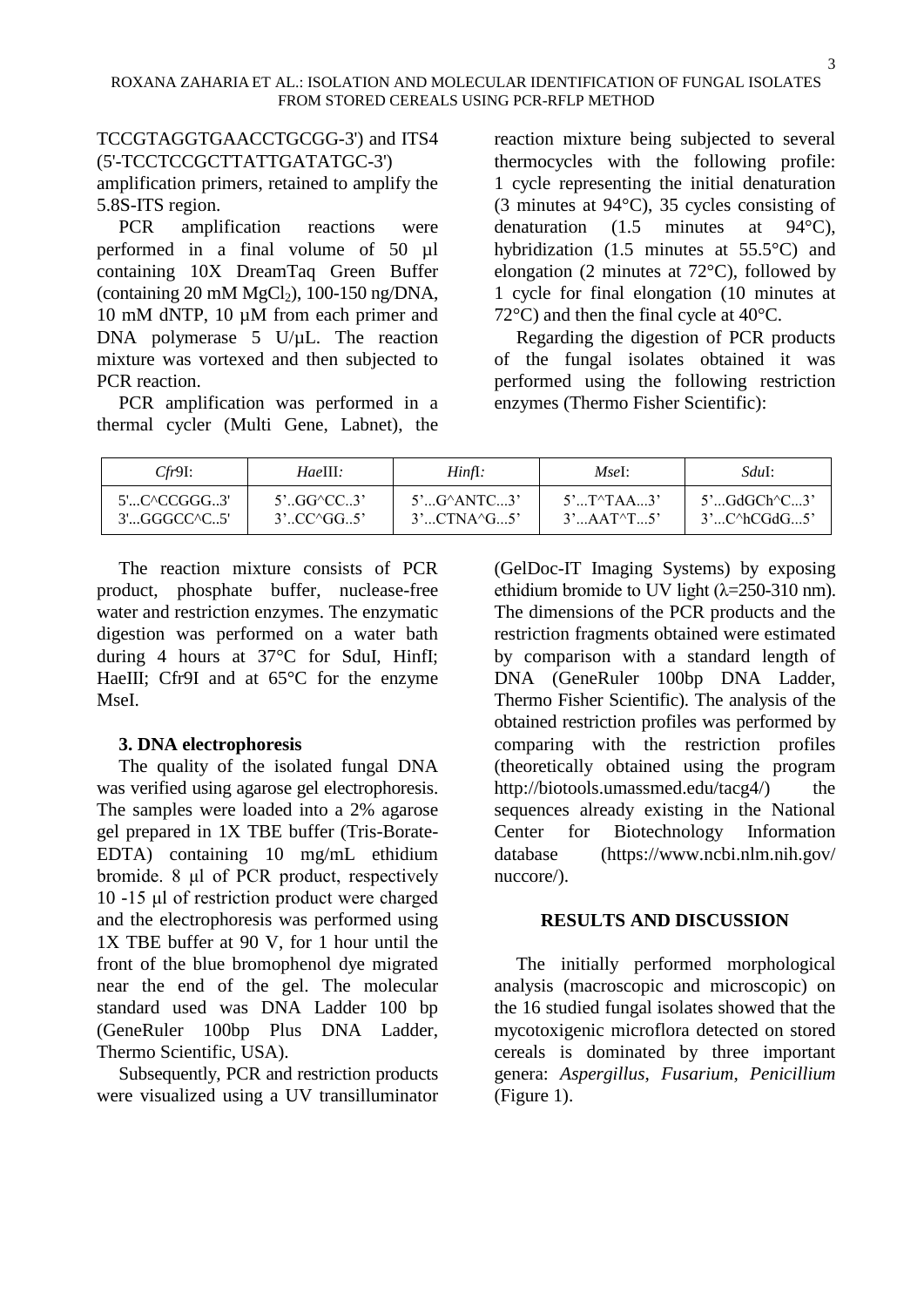

*Figure 1.* Isolated fungal strains on PDA media a. *A. niger*; b*. A. parasiticus*; c*. A. flavus*; d. *Fusarium* sp.; e. *Penicillium* sp.

However, classical methods are not 100% efficient and at the same time they require high experience of researchers in terms of mold taxonomy. Thus, it is important that these mycotoxic molds to be identified quickly and accurately to ensure the safety of consumers and animals. Given that, an alternative to conventional microbiological techniques for diagnosing phytopathogenic fungi is represented by PCR molecular methods.

Efficient identification and discrimination of fungal species was performed with the PCR-RFLP method by selecting the 5,8S-ITS region. Following the amplification using the universal primers ITS1/ITS4 there were obtained PCR products with dimensions of approximately 540-600 bp (Figure 2).



*Figure 2.* Electrophoresis in 2% agarose gel of ITS1/ITS4 amplified products for the fungal isolates 1 - MR2; 2 - Tr; 3 - P3; 4 - Pg; 5 - D1; 6 - Av; 7 - Px; 8 - P1; 9 - P2; 10 - Piz; 11 - Rx; 12 - SS; 13 - An; **14 -** *F1*; **15 -** *F2*; **16** *- F3*; **M -** negative control; **L -** GeneRuler 100 bp Plus DNA Ladder.

Some authors claim that a single amplification by PCR-ITS only allows the identification/differentiation of fungal isolates to a small extent at the species level (Diguță et al., 2011). The obtained PCR products were subjected to separate digestion with the

restriction enzymes SduI and HinfI. A third MseI or HaeIII enzyme was used to complete species-level identification. The resulting fragments from the enzymatic cleavage were visualized in agarose gel electrophoresis and are shown in Figures 3 and 4.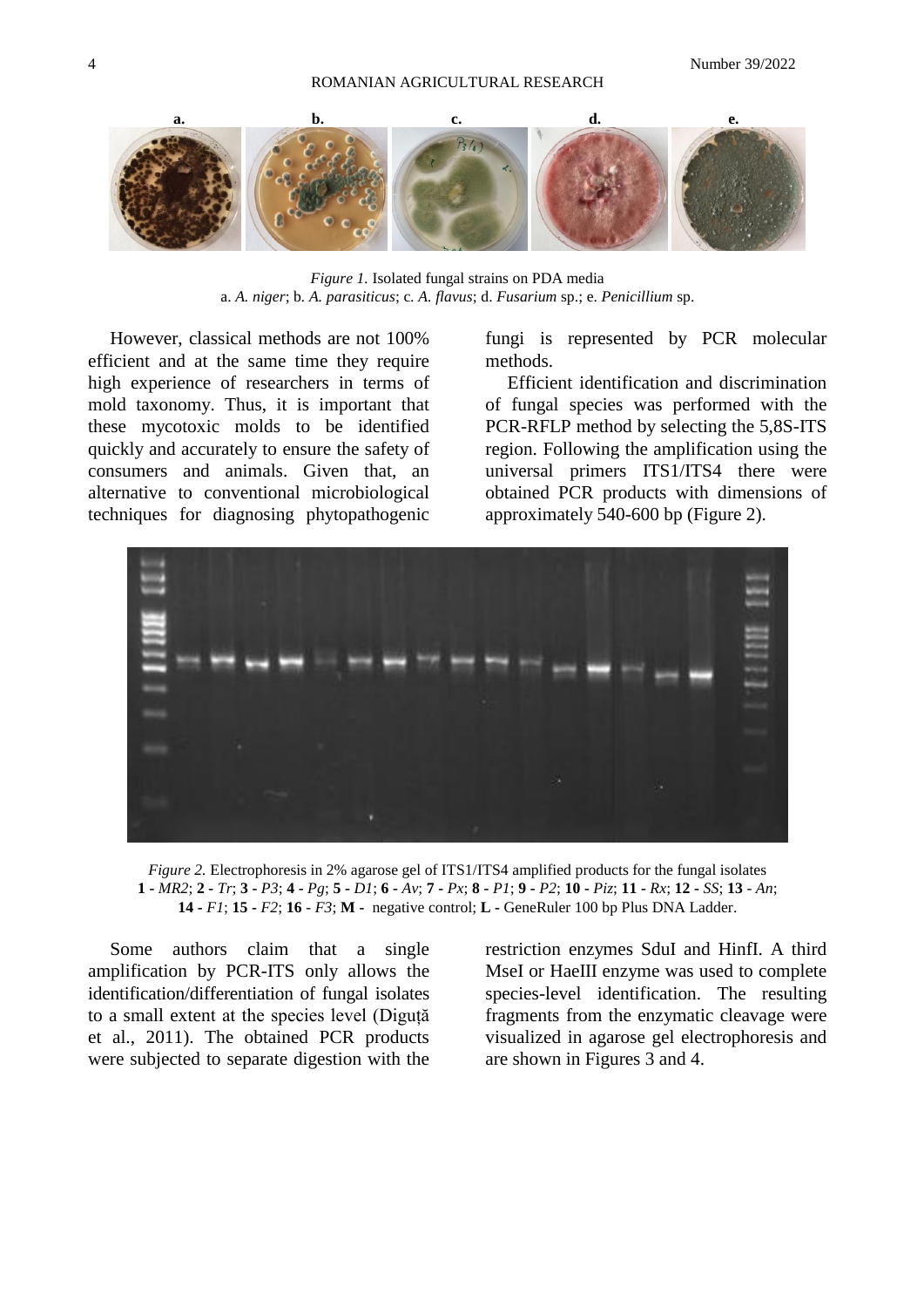



**A)**



**B)**



*Figure 3.* Restriction profile of the studied fungal isolates, after restriction endonucleases digestion**:** A) *Sdu*I; B) *Hinf*I; C) *Mse*I  $1 - MR2; 2 - Tr; 3 - P3; 4 - Pg; 5 - DI; 6 - Av; 7 - Px; 8 - P1; 9 - P2; 10 - Piz; 11 - Rx; 12 - SS; 13 - An; 14 - RS; 16 - Y3; 17 - Y4; 18 - Y5; 19 - Y6; 19 - P1; 19 - P2; 10 - P1; 10 - R1; 11 - RX; 12 - SS; 13 - An; 14 - R1; 15 - S1; 16 - R2; 17 - R2; 18 - Y7; 19 - P2; 19 - P1; 19 - R2; 19 - R3; 19$ **L -** GeneRuler 100 bp Plus DNA Ladder

5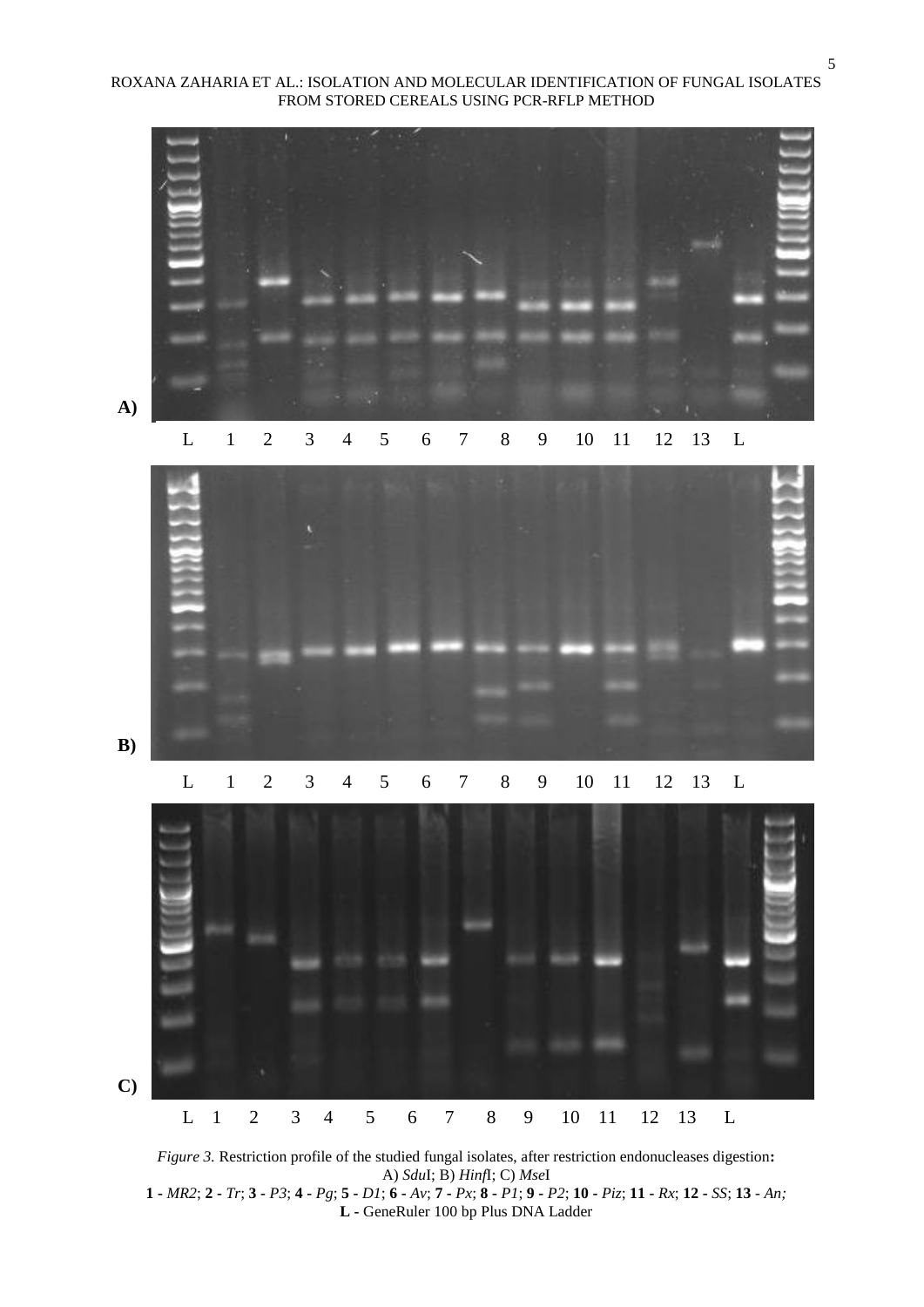

*Figure 4. Fusarium* spp. restriction profile after digestion with restriction endonucleases *Sdu*I; *Hinf*I; *Hae*III **14 -** *F1*; **15 -** *F2*; **16 -** *F3*; **L -** GeneRuler 100 bp Plus DNA Ladder.

The restriction profiles obtained with each restriction enzyme are summarized in Table 1.

| Nr.  | Fungal          | Restriction fragments (bp) |                |         |             |                            |  |
|------|-----------------|----------------------------|----------------|---------|-------------|----------------------------|--|
| crt. | isolate         | SduI                       | HinfI          | MseI    | HaeIII      | Identification             |  |
| 1.   | MR <sub>2</sub> | 110 170 300                | 110 170 300    | 560     |             | Aspergillus versicolor     |  |
| 2.   | Tr              | 190 400                    | 280 300        | 500     |             | Trichoderma viride         |  |
| 3.   | P <sub>3</sub>  | 170 300                    | 300 300        | 210 370 |             | Aspergillus flavus         |  |
| 4.   | Pg              | 170 300                    | 300 300        | 210 370 |             | Aspergillus flavus         |  |
| 5.   | D <sub>1</sub>  | 170 300                    | 300 300        | 210 370 |             | Aspergillus flavus         |  |
| 6.   | Av              | 170 300                    | 300 300        | 210 370 |             | Aspergillus flavus         |  |
| 7.   | $P_{X}$         | 170 300<br>110             | 300<br>110 170 | 560     |             | Aspergillus versicolor     |  |
| 8.   | P <sub>1</sub>  | 170 270                    | 110 190 300    | 110 370 |             | Penicillium expansum       |  |
| 9.   | P <sub>2</sub>  | 170 270                    | 300 300        | 110 370 |             | Penicillium chrysogenum    |  |
| 10.  | Piz             | 170 270                    | 110 190 300    | 110 370 |             | Penicillium expansum       |  |
| 11.  | Rx              | 170 340                    | 280 280        | 180 280 |             | Aspergillus ruber          |  |
| 12.  | <b>SS</b>       | 540                        | 180 280        | 110 430 |             | Botrytis cinerea           |  |
| 13.  | An              | 170 300                    | 300 300        | 210 300 |             | Aspergillus niger          |  |
| 14.  | F1              | 560                        | 280 280        |         | 100 120 360 | <b>Fusarium</b> tricinctum |  |
| 15.  | F2              | 180 380                    | 280 300        |         | 80 110 280  | Fusarium proliferatum      |  |
| 16.  | F <sub>3</sub>  | 560                        | 120 170 280    |         | 560         | Fusarium sp.               |  |

*Table 1.* Identification with PCR-ITS-RFLP of studied isolated fungi

The resulting restriction profiles were compared with the restriction profiles of the sequences available in the theoretically obtained NCBI database.

Among *Aspergillus* sp. identified in this study, four isolates showed a specific profile of *A. flavus*, two isolates a specific profile of *A. versicolor*. One isolate was identified as *A. niger* and one isolate as *A. ruber*. Similar results regarding the dominance of the genus *Aspergillus* in the stored wheat samples were also presented in the studies of some Moroccan and Indian authors (Hajjaji et al., 2006; Kumari and Ghosh, 2016). Also the results of Jedidi et al. (2018) established that the wheat samples were contaminated especially with *Aspergillus* but also with *Alternaria* and *Eurotium*. However,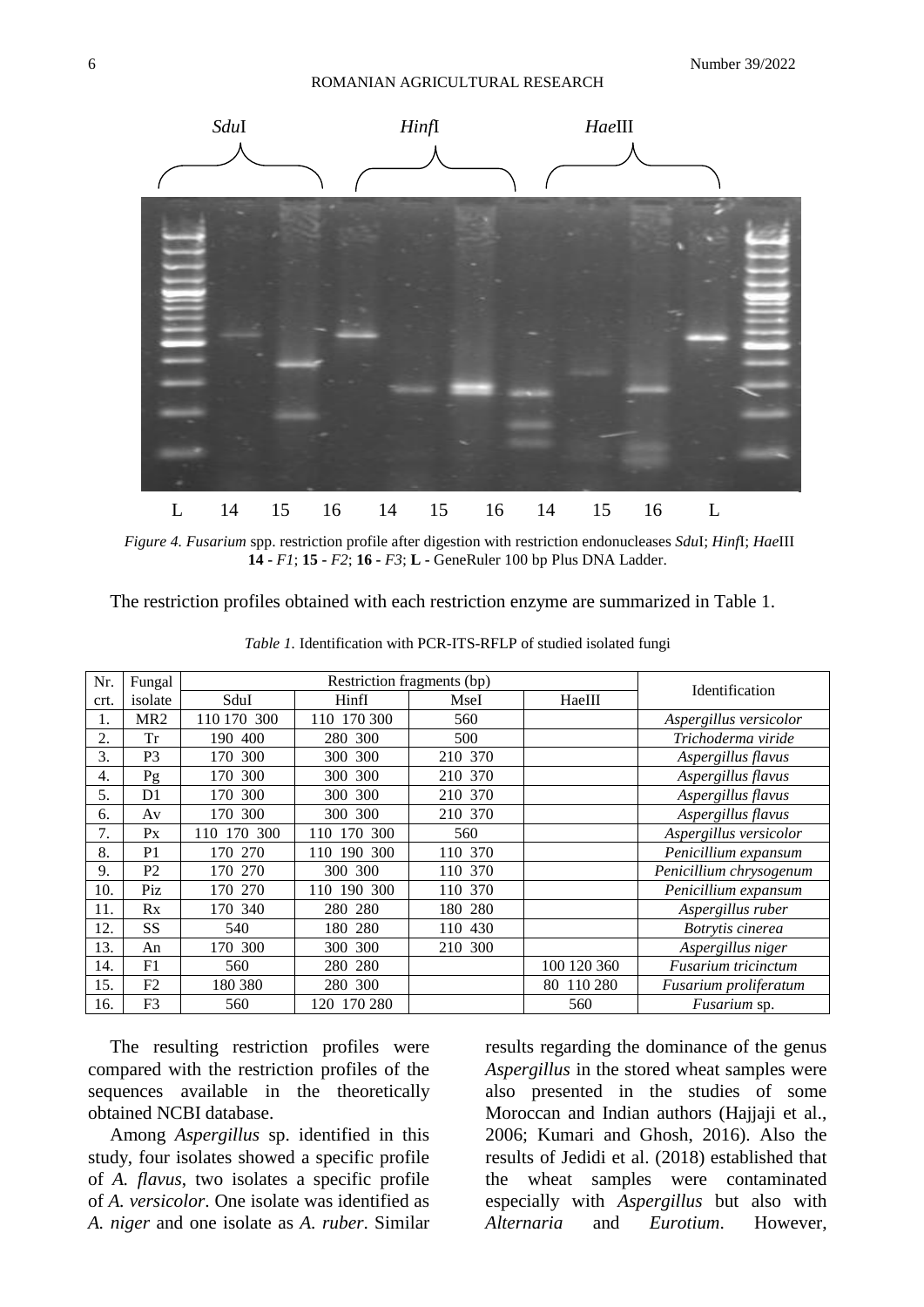Algerian researchers have also identified *A. orchraceus* (Riba et al., 2008).

Ahmad et al. (2014) differentiated *A. flavus*, known as a aflatoxin producer, from *A. parasiticus* based on the restriction profiles obtained with the BanI and NlaIV enzymes of the amplified product from the *aflP* gene. Also, Somashekar et al. (2004) differentiated *A. flavus* from *A. parasiticus* based on restriction profiles of aflR amplicons with the enzyme PvuII. Specific detection of aflatoxin molds was performed on wheat samples using specific primers for the internally transcribed region (ITS1- 5.8S-ITS2) (González-Salgado et al., 2009; Sardinãs et al., 2010).

The second major fungal genus was *Penicillium*. For the differentiation of *Penicillium* isolates, the restriction profiles obtained were compared with those obtained by Diguță et al. (2011). According to the results presented in Table 1, two isolates were identified as *P. expansum* and one isolate had a specific profile for *P. chrysogenum/P. crustosum/P. commune*. In this case, the Cfr9I endonuclease was used to complete the identification, and the resulting restriction profile corresponds to the *P. chrysogenum* species. Dupont et al. (2006) developed a PCR-RFLP method using a combination of 5 endonucleases that allowed the differentiation of 12 species of *Penicillium* from the *Biverticillium* subgenus. In another study, Diguță et al. (2011) optimized a PCR-ITS-RFLP method for the identification and differentiation of 22 different species out of a total of 24 Penicillium species detected on grape berries, with the exception of *P. thomii* and *P. glabrum* which remained non-differentiable. Also, Rousseaux and Guilloux-Bénatier (2016) using the PCR-RFLP technique were able to differentiate 22 species of the genus *Penicillium*. Previous studies (Kumari and Ghosh, 2016) also reported the existence of fungal species of the genera *Aspergillus* and *Penicillium* in stored wheat samples.

The restriction profiles analysis for the 3 isolates belonging to the genus *Fusarium*, obtained after enzymatic digestion with SduI,

HinfI and HaeIII, allowed the identification of *F. tricinctum* and *F. proliferatum* species (based on the sequences already existing in the National Center for Biotechnology Information database [\(https://www.ncbi.nlm.](https://www.ncbi.nlm/) nih.gov/nuccore/). For the final identification of the F3 isolate, an analysis of the restriction profiles of other *Fusarium* species will be made, and the validation of the results will be done by sequencing. Llorens et al. (2006) amplified the IGS gene followed by digestion with 6 restriction enzymes (CfoI, AluI, HapII, XhoI, EcoRI and PstI) to differentiate 6 species of *Fusarium* (*F. culmorum, F. graminearum, F cerealis, F. poae, F. oxysporum,* and *Gibberella fujikuroi*). The results are consistent with those of the authors Sudharsan et al. (2017). Studies by Kachuei et al. (2015) showed that by using the restriction enzymes HhaI, MspI, several species of *Fusarium,* such as *F. dimerum, F. sublunatum, F. beomiform, F. equiseti* and *F. compactum* were differentiated. They also used MspI and TaqI enzymes to distinguish the following *Fusarium* species: *F. sacchari, F. brevicatenulatum, F. concolor* and *F. ambrosium*.

7

In this study, the most fungal strains identified by PCR-ITS-RFLP belong to the genus *Aspergillus* (50% of total fungal isolates), followed by *Fusarium* (19%) and *Penicillium* (19%). Also, were identified two isolates belonging to the species *Botrytis cinerea* and *Trichoderma* sp., respectively. The detection of these fungal species is of major importance, as most isolated species are potentially producing mycotoxins such as: aflatoxins, fumonisins, ochratoxin A, zearalenone and deoxynivalenol which represent a serious problem worldwide (FAO 2004), causing many negative effects on human and animal health.

The detection of different species belonging to the genera *Aspergillus* and *Penicillium* can be explained by improper storage of cereals (high humidity, fluctuating temperatures, lack of aeration), which favors the growth of these molds known as storage molds. *Aspergillus* sp. has been shown to be the most common causative agent of grain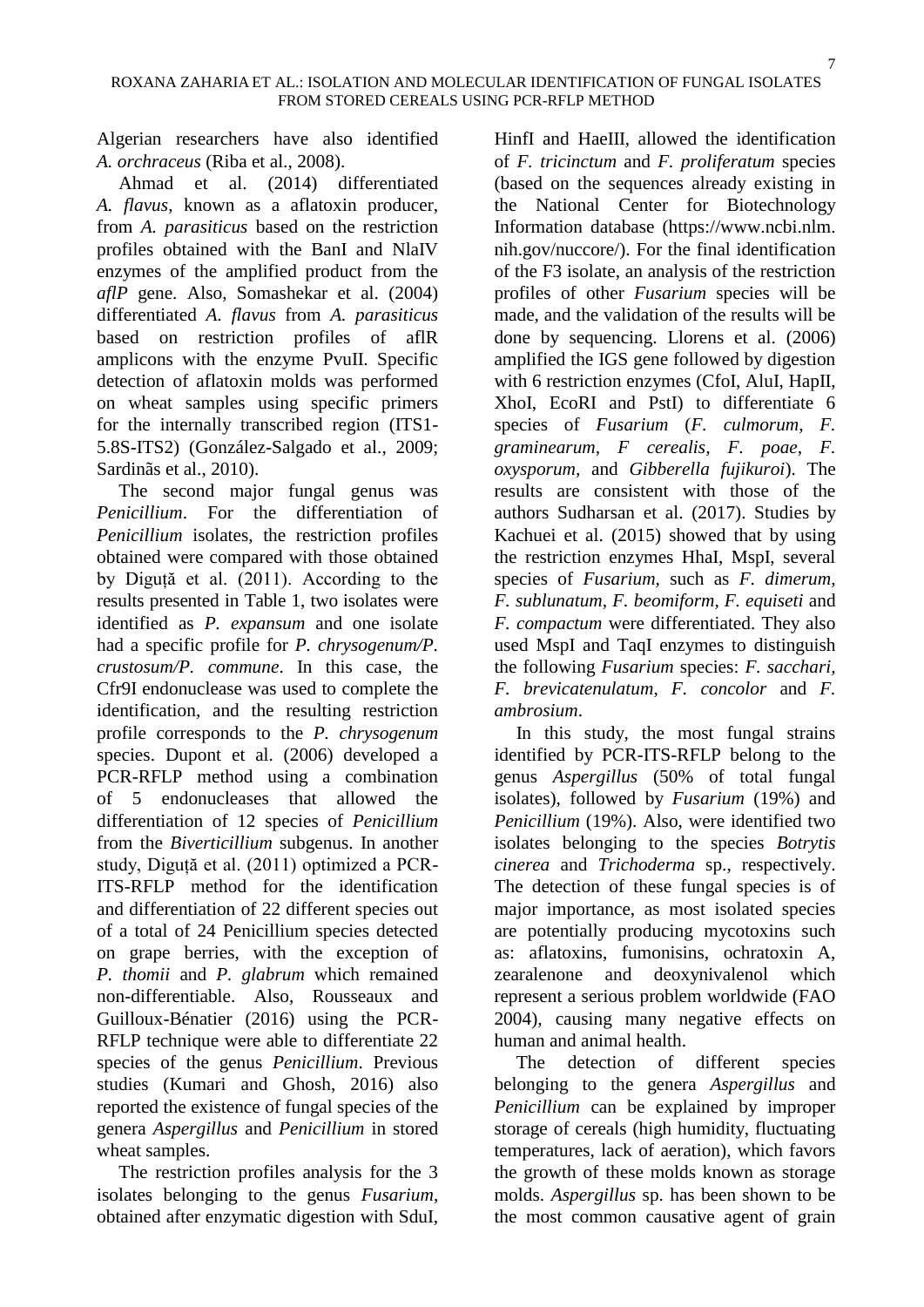8 Number 39/2022

rot, with *A. flavus* being the most predominant species detected. *Penicillium expansum* has been frequently detected on fruits (apples, grapes) (Diguţă et al., 2011) and only occasionally in cereals.

*Fusarium* is one of the major toxinproducing genera, such as fumonisins and trichothechechenes. *Fusarium* sp. are molds that frequently contaminate grains worldwide (Sampietro et al., 2011; Jedidi et al., 2018). *Fusarium* sp. are considered plant pathogens and are responsible for infections before and after harvest, however, some species of *Fusarium* are able to persist in harvested and stored grain and grow in warehouses when humidity conditions become favorable. *F. graminearum,* considered the main contaminant of wheat grains, was not detected in this study. At the same time, the studies of Sadhasivam et al. (2017) claim that the application of the multiplex PCR method on wheat samples stored in warehouses led to the detection of *Aspergillus* and *Fusarium* genera especially.

### **CONCLUSIONS**

RFLP-PCR methods have been successfully applied for the isolation and identification of pathogenic fungi that contaminate stored wheat, having the advantage of being fast and specific**.**

The fungal strains identified by PCR-ITS-RFLP belong to the genus *Aspergillus* (50% of total fungal isolates), followed by *Fusarium* (19%) and *Penicillium* (19%).

#### **REFERENCES**

- Ahmad, M.M., Ahmad, M., Ali, A., Hamid, R., Javed, S., Abdin, M.Z., 2014. *Detection of Aspergillus flavus and Aspergillus parasiticus from aflatoxincontaminated peanuts and their differentiation using PCR-RFLP*. Ann. of Microbiology, 64: 1597-1605.
- Alexa, E., Dehelean, C.A., Poiana, M.A., Radulov, I., Cimpean, A.M., Bordean, D.M., Tulcan, C., Pop, G., 2013. *The occurrence of mycotoxins in wheat from western Romania and histopathological impact as the effect of feed intake*. Chem. Cent. J., 7: 2-11.
- Atoui, A., El Khoury, A., Kallassy, M., Lebrihi, A., 2011. *Quantification of Fusarium graminearum*

*and Fusarium culmorum by real-time PCR system and zearalenone assessment in maize*. Int. J. of Food Microbiol., 154(1-2): 59-65. ISSN 0168-1605

- Belkacem-Hanfi, N., Semmar, N., Perraud-Gaime, I., Guesmi, A., Cherni, M., Cherif, I., Boudabous, A., Roussos, S., 2013. *Spatio-temporal analysis of post-harvest moulds genera distribution on stored durum wheat cultivated in Tunisia*. Journal of Stored Product Research, 55: 116-123.
- Bozac, P., Popescu, S., Botau, D., Boldura, O.M., Pirvulescu, P*.,* 2016*. Molecular characterization for some new Fusarium isolates collected from the West part of Romania*. Romanian Biotechnological Letters, 21(3): 11560-11568.
- Comby, M., Lacoste, S., Baillieul, F., Profizi, C., Dupont, J., 2016. *Spatial and temporal variation of cultivable communities of co-occurring endophytes and pathogens in wheat*. Front. Microbiol., 7: 403.
- Cornea, C.P., Isael-Roming, F., Ciucă, M., Voaideș, C., 2013. *Natural occurrence of Fusarium species and corresponding chemotypes in wheat scab complex from Romania*. Romanian Biotechnological Letters, 18(6): 8787-8795.
- Datta, S., Choudhary, R.G., Shamim, M.D., Vishwa, D., 2011. *Polymorphism in the internal transcribed spacer (ITS) region of the ribosomal DNA among different Fusarium species*. Archives of Phytopathology and Plant Protection, 44(6): 558-566
- Diguță, C.F., Vincent, B., Guilloux-Benatier, M., Alexandre, H., Rousseaux, S., 2011. *PCR ITS-RFLP: a useful method for identifying filamentous fungi isolates on grapes*. Food Microbiol., 28(6): 1145-1154.
- Dudoiu, R., Cristea, S., Lupu, C., Popa, D., Oprea, M., 2016. *Micoflora associated with maize grains during storage period*. Agrolife Scientific Journal, 5(1): 58-63.
- Dupont, J., Dennetiere, B., Jacquet, C., Roquebert, M.F., 2006. *PCR-RFLP of ITS rDNA for the rapid identification of Penicillium subgenus Biverticillium species*. Revista Iberoamericana Micologia, 26: 145-150.
- Fleurat-Lessard, F., 2017. *Integrated management of the risks of stored grain spoilage by seedborne fungi and contamination by storage mould mycotoxins - An update*. Journal of Stored Products Research, 71: 22-40.
- Gagiu, V., Mateescu, E., Armeanu, I., Dobre, A.A., Smeu, I., Cucu, M.E., Oprea, O.A., Iorga, E., Belc, A., 2018. *Post-harvest contamination with mycotoxins in the context of the geographic and agroclimatic conditions in Romania*. Toxins, 10(12): 533.
- Gdanetz, K., and Trail, F., 2017. *The wheat microbiome under four management strategies, and potential for endophytes in disease protection*. Phytobiomes, 1: 158-168.
- Gonzalez Pereyra, M.L., Chiacchiera, S.M., Rosa, C.A.R., Sager Dalceron, A.M., Cavaglieri, L., 2011. *Comparative analysis of the mycobiota and*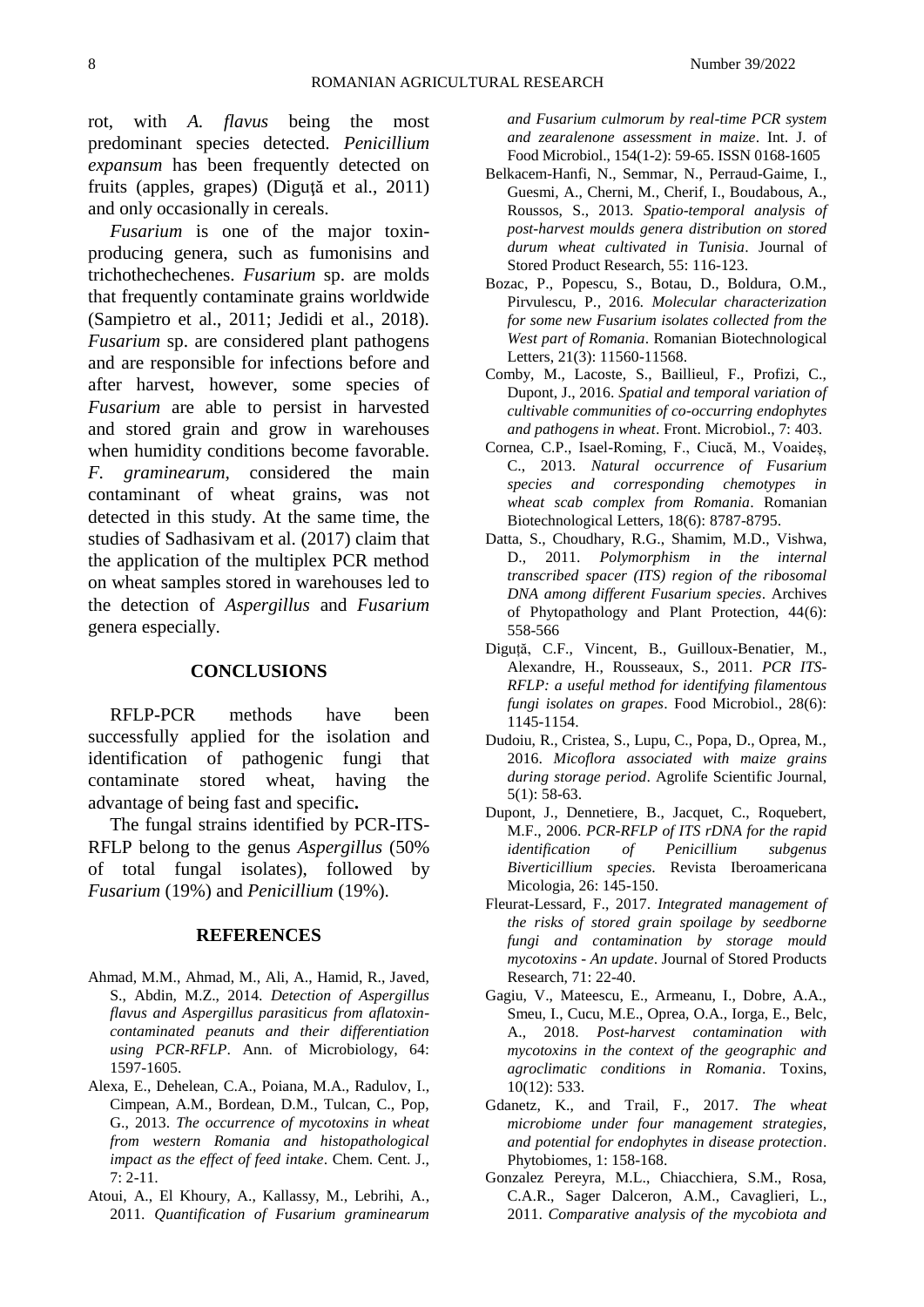#### ROXANA ZAHARIA ET AL.: ISOLATION AND MOLECULAR IDENTIFICATION OF FUNGAL ISOLATES FROM STORED CEREALS USING PCR-RFLP METHOD

*mycotoxins contaminating corn trench silos and silo bags.* J. Sci. Food. Agr., 91(8): 1474-1481.

- González-Salgado, A., Patiño, B., Gil-Serna, J., Vázquez, C., González-Jaén, M.T., 2009. *Specific detection of Aspergillus carbonarius by SYBR® Green and TaqMan® quantitative PCR assays based on the multicopy ITS2 region of the rRNA gene*. FEMS Microbiology Letters, 295: 57-66.
- Hajjaji, A., El Otmani, M., Bouya, D., Bouseta, A., Mathieu, F., Collin, S., Lebrihi, A., 2006. *Occurrence of mycotoxins (ochratoxin A, deoxynivalenol) and toxigenic fungi in Moroccan wheat grains: impact of ecological factors on the growth and ochratoxin A production*. Mol. Nutr. Food. Res., 50: 494-499.
- Jayachandran, L.E., Kumari, R., Rao, P.S., 2019. *Modulation of mycobiota associated with rice stored in bamboo reinforced concrete silomolecular identification and phenotypic characterization.* Journal of Stored Products Research, 83: 14-24.
- Jedidi, I., Soldevilla, C., Lahouar, A., Marín, P., González-Jaén, M.T., Said, S., 2018. *Mycoflora isolation and molecular characterization of Aspergillus and Fusarium species in Tunisian cereals*. Saudi Journal of Biological Sciences, 25: 868-874.
- Jurado, M., Vázquez, C., Marín, S., Sanchi, V., González-Jaén, M.T., 2006. *PCR-based strategy to detect contamination with mycotoxigenic Fusarium species in maize.* Syst. Appl. Microbiol., 29: 681-689.
- Kachuei, R., Yadegari, M.H., Safaie, N., Ghiasian, A., Noorbakhsh, F., Piranfar, V., Rezaie, S., 2015. *PCR - RFLP patterns for the differentiation of the Fusarium species in virtue of ITS rDNA*. Curr. Med. Mycol., 1(1): 4-11.
- Kizis, D., Natskoulis, P., Nychas, G.J., Panagou, E.Z., 2014. *Biodiversity and ITS-RFLP characterisation of Aspergillus section Nigri isolates in grapes from four traditional grape-producing areas in Greece*. PLoS ONE, 9(4): 93923.
- Kumari, R., and Ghosh, A.K., 2016. *Molecular characterization of fungi present in stored food grains*. International Conference on Emerging Technologies in Agricultural and Food Engineering (ETAE), IIT Kharagpur. ISBN: 978-93-86256-30-0.
- Kumari, R., Jayachandran, L.E. Ghosh, A.K., 2019. *Investigation of diversity and dominance of fungal biota in stored wheat grains from governmental warehouses in West Bengal, India*. J. Sci. Food Agric., 99: 3490-3500.
- Llorens, A., Hinojo, M.J., Mateo, R., Gonzalez-Jaen, M.T., Valle-Algarra, F.M., Logrieco, A., Jimenez, M., 2006. *Characterization of Fusarium spp. isolates by PCR-RFLP analysis of the intergenic spacer region of the rRNA gene (rDNA)*. Int. J. Food Microbiol., 106: 297-306.
- Magan, N., Hope, R., Cairns, V., Aldred, D., 2003. *Post-harvest fungal ecology: impact of fungal growth and mycotoxin accumulation in stored grain.* European J. Plant Pathol., 109: 723-730.
- Magan, N., Aldred, D., Hope, R., Mitchell, D., 2010. *Grain and Grapes: effects on growth, deoxynivalenol and ochratoxin production by Fusarium culmorum and Aspergillus carbonarius*. Toxins, 2: 353-366.
- Misca, C. Daminescu, L., Jianu, C., David, I., Misca, L., Marginean, O., Radoi, B., Rinovetz, A, Bujanc, G., Velciov, A., 2014. *The incidence of the strains of Fusarium sp. and of zearalenone in cereals analyzed from the south west of Romania*. Ann. West Univ. Timisoara Ser. Biol., XVII: 137-144.
- Nicholson, P., Simpson, D.R., Weston, G., Rezanoor, H.N., Lees, A.K., Parry, D.W., Joyce, D., 1998. *Detection and quantification of Fusarium culmorum and Fusarium graminearum in cereals using PCR assays*. Physiol. Mol. Plant Pathol., 53: 17-37.
- Placinta, C.M., D'Mello, C.P.F., MacDonald, A.M.C., 1999. *A review of worldwide contamination of cereal grains and animal feed with Fusarium mycotoxins*. Anim. Feed Sci. Technol., 78: 21-37.
- Riba, A., Mokrane, S., Mathieu, F., Lebrihi, A., Sabaou, N., 2008. *Mycoflora and ochratoxin. A producing strains of Aspergillus in Algerian wheat*. Int. J. Food Microbiol., 122: 85-92.
- Rousseaux, S., and Guilloux-Bénatier, M., 2016. *PCR ITS-RFLP for Penicillium species and other genera*. In: Moretti & Susca (eds.), Mycotoxigenic fungi - Methods and Protocols. Methods in Molecular Biology, 1542: 321-333.
- Sadhasivam, S., Britzi, M., Zakin, V., Kostyukovsky, M., Trostanetsky, A., Quinn, E., Sionov, E., 2017. *Rapid detection and identification of mycotoxigenic fungi and mycotoxins in stored wheat grain*. Toxins, 9(302): 1-17.
- Sampietro, D.A., Diaz, C.G., Gonzalez, V., Vattuone, M.A., Ploper, L.D., Catalan, C.A., Ward, T.J., 2011. *Species diversity and toxigenic potential of Fusarium graminearum complex isolates from maize fields in northwest Argentina*. Int. J. Food Microbiol., 145: 359-364.
- Sardiñas, N., Vázquez, C., Gil-Serna, J., González-Jaén, M.T., Patiño, B., 2010. *Specific detection of Aspergillus parasiticus in wheat flour using a highly sensitive PCR assay*. Food Add. Contamin., 27: 853-858.
- Shiju, M., Thomas, G., Ahmad, T., 2010. *An evaluation on the impact of fungi on the postharvested stored wheat grains*. International Journal of Biotech. and Biochem., 6: 995-1002.
- Somashekar, D., Rati, E.R., Chandrashekar, A., 2004. *PCR-restriction fragment length analysis of aflR gene for differentiation and detection of Aspergillus flavus and Aspergillus parasiticus in maize*. Int. J. Food Microbiol., 93: 101-107.